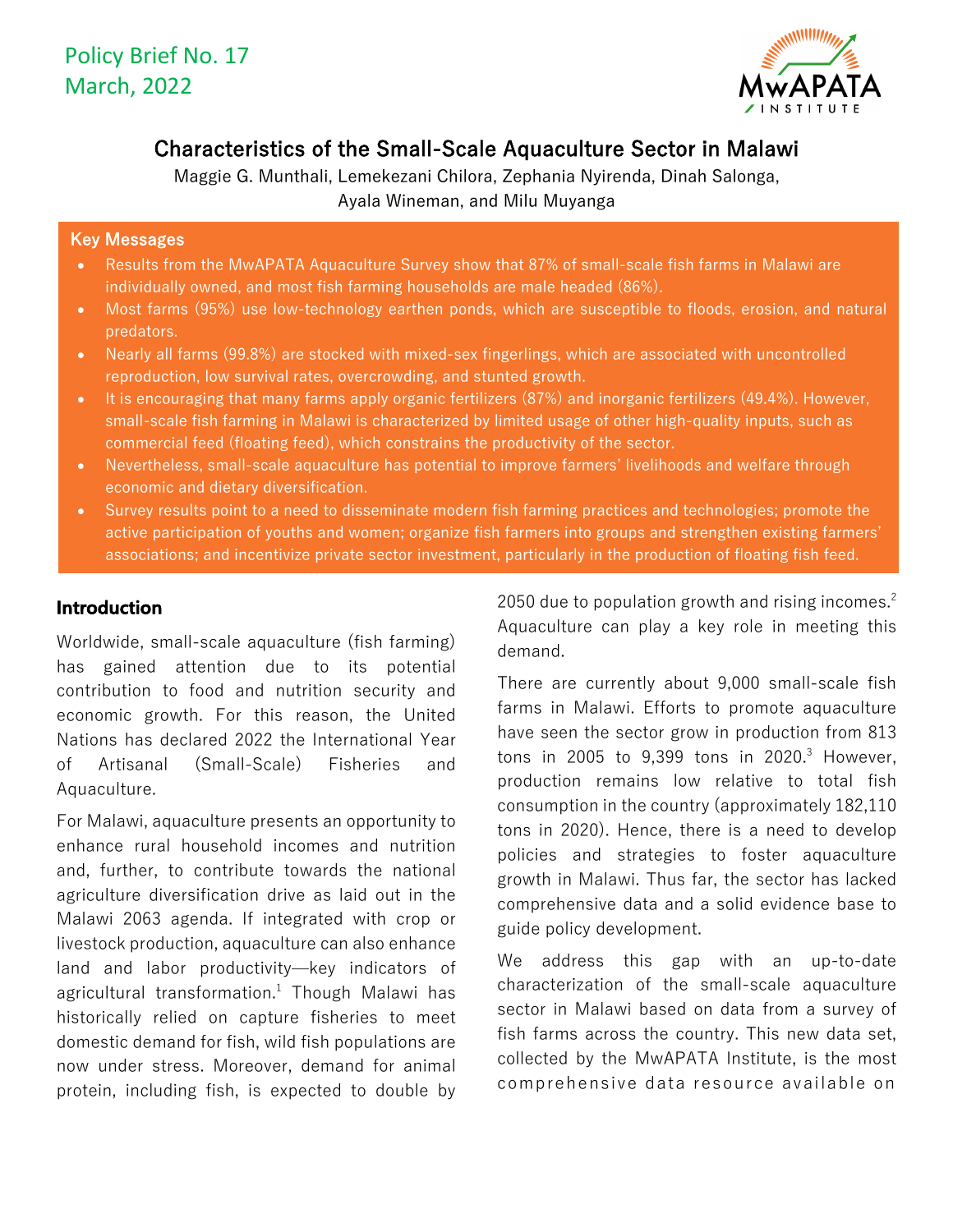### **Figure 1. Districts surveyed**



aquaculture in Malawi. This brief presents an overview of fish farm and farmer characteristics, farm management and input usage, production, and marketing.

## **Data**

This policy brief draws on the MwAPATA Aquaculture Survey (MAS 2021), which was conducted in June-July 2021 and targeted 10 districts across Malawi with relatively high concentrations of fish farms (Figure 1). The data can be considered loosely representative of fish farms in these 10 districts. In total, the survey gathered data reflecting the 2019–2020 reference period from 732 small-scale fish farms, including 126 community owned farms and 606 individually owned farms.

## **Results**

## Characteristics of fish farms and farming households

Small-scale fish farms in Malawi fall into two categories: (1) individually owned farms, and (2) community managed farms. Most fish farms(86.8%) are individually owned (Figure 2), and

| Table 1. Characteristics of households and |
|--------------------------------------------|
| community farm leadership                  |

|                                          | Mean or %  |  |
|------------------------------------------|------------|--|
| Individually owned farms/household head: |            |  |
| Age of household head                    | 52.2 years |  |
| Male-headed household                    | 85.5%      |  |
| Literacy of household head               | 89.1%      |  |
| Fish farming experience                  | 11.9 years |  |
| Observations                             | 606        |  |
| Community farms/leaders:                 |            |  |
| Share of women in the community farm     | 61.3%      |  |
| Share of youths in the community farm    | 31.2%      |  |
| Fish farming experience                  | 8.0 years  |  |
| Age of leaders*                          | 44.8 years |  |
| Literacy of leaders*                     | 90.4%      |  |
| Observations                             | 126        |  |

\*Observations = 378; Source: MAS 2021

most of these farming households are male headed (85.5%), a rate that is higher than the national value of 64.8% (Table 1). It is worth noting that most fish farmers in Malawi are literate. Farmers that are literate are likely better able to implement improved aquaculture management practices. Most small-scale fish farms in Malawi utilize earthen ponds (94.5%) and rely on groundwater (Figure 2). Earthen ponds, while less costly to construct, are susceptible to floods and erosion if not properly constructed, and they are also vulnerable to natural predators. Moreover, successful pond culture requires adequate water for fish breeding. However, in some districts (namely Dowa, Ntchisi, and Nkhotakota), farmers that depended entirely on groundwater had abandoned fish farming due to drought. **M**

On average, small-scale fish farms in Malawi have 1.4 ponds, and the average pond size is 299.5  $m^2$ . This is small relative to pond sizes documented elsewhere.4 Community farms tend to be almost twice as large as individually owned farms. Over 95% of the ponds on Malawi's fish farms are used primarily for fish production, while 4.1% are used for fingerling production/hatchery operations.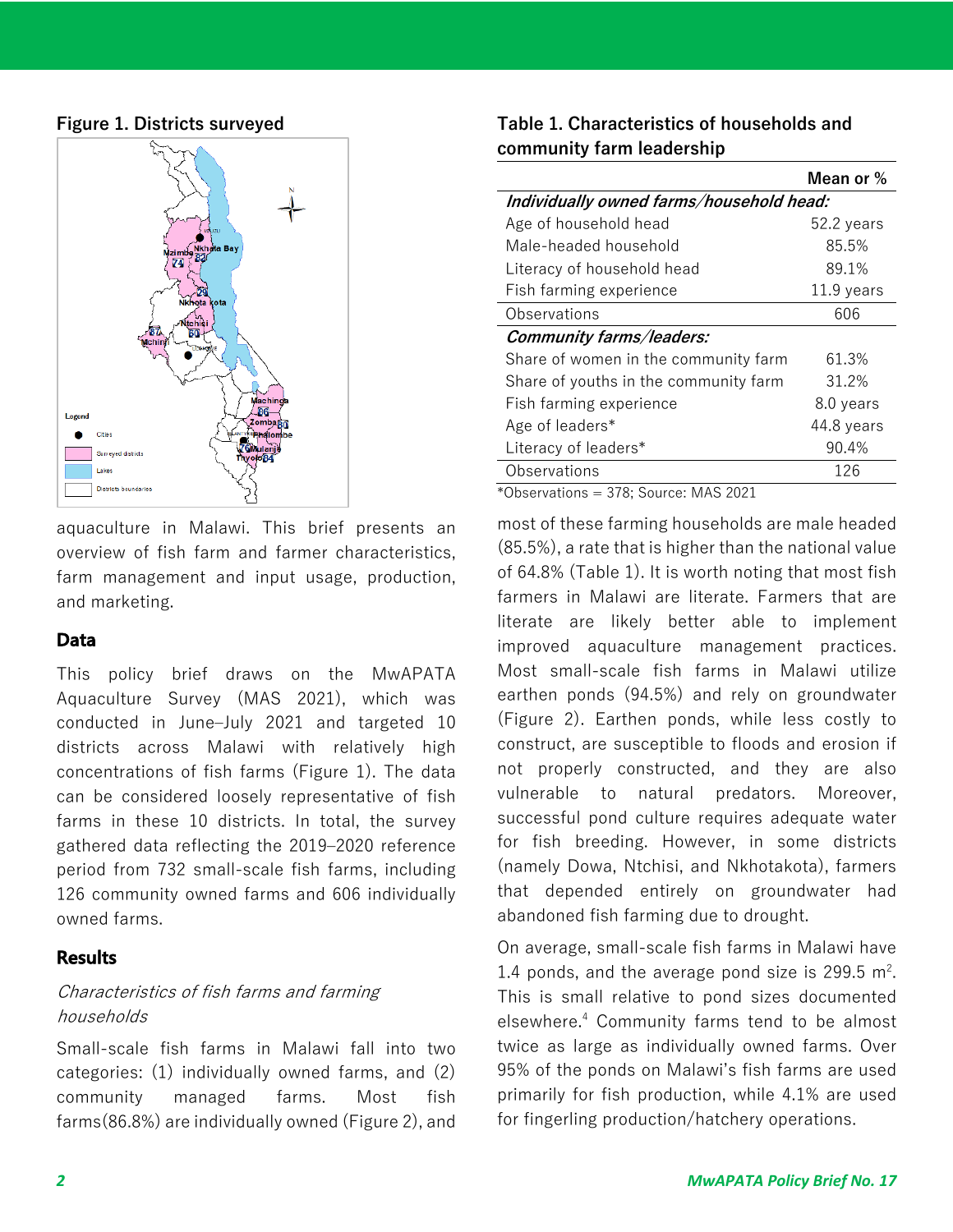

## **Figure 2. Characteristics of fish farms**

#### Source: MAS 2021

## Farm management and production

The most commonly stocked fish species in Malawi are chilunguni (Tilapia rendai), makumba (Orechromis shiranus), and chambo (Orechromis karongae) (Table 2). Fingerlings, which are used to stock fish farms, can either be mixed-sex or sexreversed. The former, although less expensive, are associated with uncontrolled reproduction, low survival rates, overcrowding, and stunted growth. Nevertheless, nearly all ponds (99.8%) are stocked with mixed-sex fingerlings. They are procured from fellow farmers (54.0%), recycled (19.9%), received or procured from government (13.9%), or received from NGOs/development projects (9.0%).

Fish farms in Malawi may follow production cycles of about 6 months, with one or two cycles per year. Each cycle is followed by pond drainage and cleaning. Alternatively, farmers may choose to produce continuously by allowing the initial fish to reproduce. Over 70% of the fish farms in Malawi practice continuous production (Figure 2). Although continuous production has limited labor and input requirements, the farming system is also associated with low returns.

In the reference period, harvesting was done on more than 95% of the fish farms. Especially in Mchinji, some farms did not harvest due to the

### **Table 2. Fish species produced and quantities harvested (mean value or percentage)**

| Fish                      | $%$ of | Quantity  | Yield                |
|---------------------------|--------|-----------|----------------------|
| species                   | farms  | (kg/farm) | (kg/m <sup>2</sup> ) |
| Chilunguni                | 53.3   | 145.1     | 0.8                  |
| Makumba                   | 57.2   | 147.2     | 0.6                  |
| Chambo                    | 18.8   | 90.8      | 0.7                  |
| Mlamba                    | 1.8    | 341.1     | 1.4                  |
| $C_{\text{out}}$ MAC 2021 |        |           |                      |

Source: MAS 2021

Epizootic Ulcerative Syndrome (EUS) outbreak. On average, farms harvested 184.5 kg of fish. However, approximately three-quarters (75.9%) of the farms harvested less than 100 kg of fish. Moreover, farms of greater than  $1,000$  m<sup>2</sup> (comprising just 7.8% of the farms) were responsible for 40.1% of the value of fish harvest. Among these non-industrial fish farms, a significant role is played by the relatively large and intensive farms.

Across species, the average fish harvest and yield was highest for Mlamba (at 341.1 kg/farm and 1.4 kg/m2 , respectively). Nevertheless, mlamba (Clarias gariepinus, also known as catfish) is cultured by less than 2% of the farms. This can perhaps be attributed to a scarcity of fingerlings, as no hatchery operators in our sample produced mlamba fingerlings.

## Usage of inputs

Efficient use of aquaculture inputs is crucial for productivity and farm profitability. In particular, the application of quality feed is essential for optimal and vigorous fish growth. While commercial feed (also known as floating feed) is of high quality, home-formulated feed does not contain all the necessary nutrients for fish. <sup>5</sup> However, 98.6% of fish farms in Malawi use homemade feed, while just 7.4% use any commercial feed. Most commercial feed is imported from Zambia, contributing to its higher cost (Figure 3). A small share (13.2%) of the farms that use commercial feed seemed to receive it for free from NGOs, projects, or government.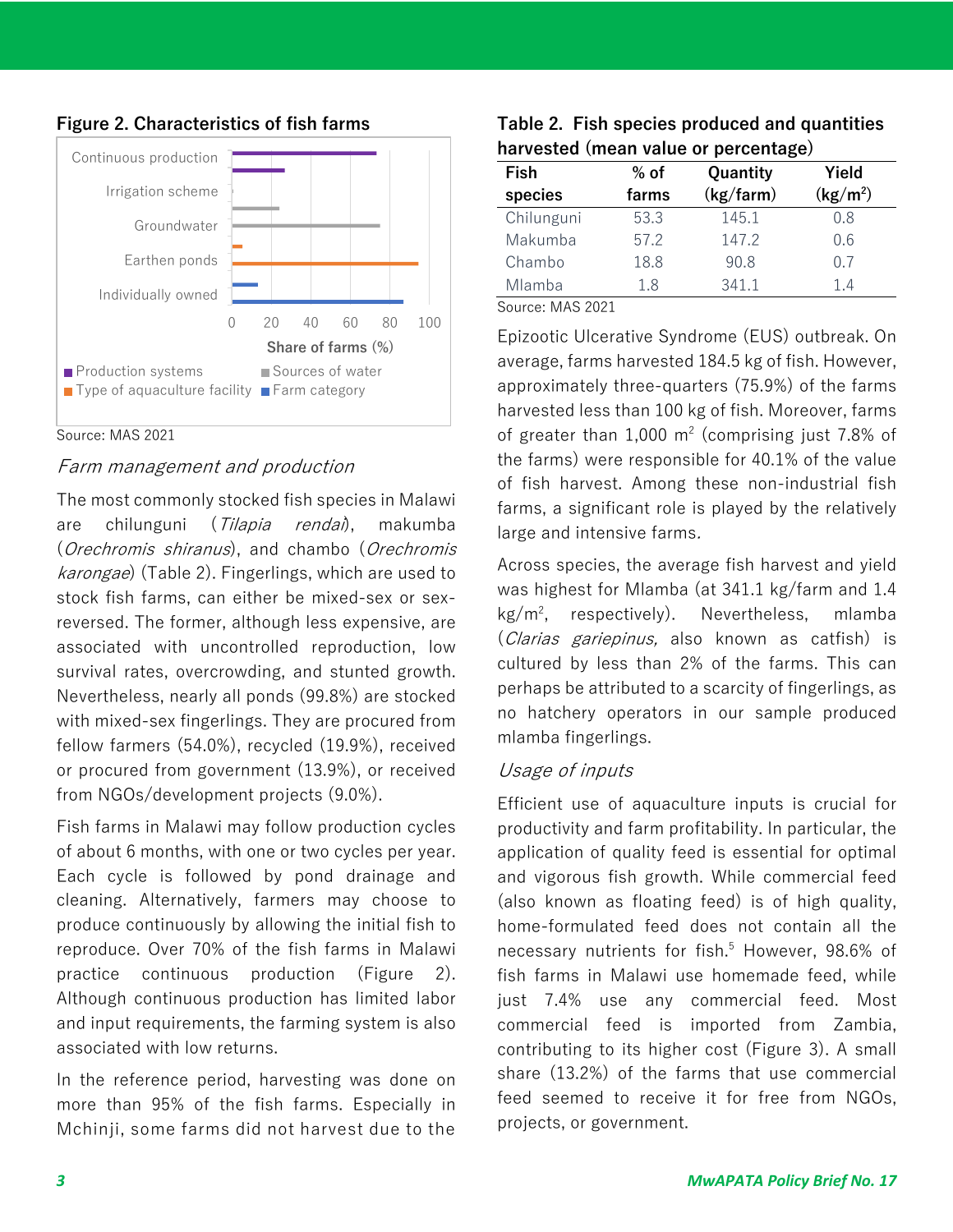

### **Figure 3. Usage of inputs**

Source: MAS 2021

Other inputs used in fish farming include fertilizers, lime, and ash. Lime and ash serve to neutralize the acidity of water and disinfect the ponds, while fertilizers increase the growth of natural food (including plankton, worms, insects, snails, aquatic plants, and small fish) and protect the farms from being invaded by invasive wild species. It is encouraging that many small-scale farms in Malawi apply organic fertilizers (86.6%) and inorganic fertilizers (49.4%). In addition, 19.0% of the fish farms apply lime, and 25.0% utilize ashes from kitchen fires as an alternative liming agent (Figure 3).

## **Marketing**

Across farms, an average of 27.3% of the value of fish produced is consumed, 60.1% is sold, 11.8% is gifted, and the remaining 0.7% succumb to postharvest loss. Farmers exploit various marketing channels to sell their fish (Table 3). The fish were most often sold to customers at the farm-gate (by 65.6% of the fish farms) or in village or rural markets (40.7%), while it was less common to sell to traders that came to the village (20.9%), or to sell through other market channels. This suggests that the value chain for fish raised by small-scale farmers tends to be short (limited in geographic extent and limited in the number of hands through which the product passes).

| <b>Marketing channels</b>              | % of farms |
|----------------------------------------|------------|
| Direct to consumers (pondside)         | 65.6       |
| Direct to customers in a rural market  | 40.7       |
| Traders that come to the village       | 20.9       |
| Traders outside the village            | 12.4       |
| Direct to customers in another setting | 6.4        |
| Direct to customers in urban market    | 5.1        |
| Direct to customers by the road        | 4.1        |
| Processors/wholesalers                 | 7.4        |
| Contract market                        | 0.4        |
|                                        |            |

**Table 3. Marketing channels used in fish sales**

Source: MAS 2021

## Role of fish farming in rural livelihoods

Fish is a particularly inexpensive source of animal protein, and for this reason, aquaculture has potential to reduce malnutrition in low-income populations. A majority (95.6%) of fish farmers consume some fish from their own production, and fish was found to be the second most preferred source of animal protein among farm households. Survey results show that fish farming contributes an average of 21.0% towards household incomes, and most farmers expressed an interest in expanding their farms. This indicates that smallscale fish farming in Malawi serves as a form of self-employment, a source of household income, and a contributor to food and nutrition security.

## **Conclusion and policy implications**

Results from the MwAPATA Aquaculture Survey point to the following recommendations for the development of small-scale aquaculture in Malawi.

Disseminate modern fish farming practices and technologies. Extension programs can be harnessed to encourage farmers to use modern post-harvesting techniques and high-quality inputs, such as sex-reversed fingerlings and commercial feed, and to follow production cycles rather than practice continuous production.